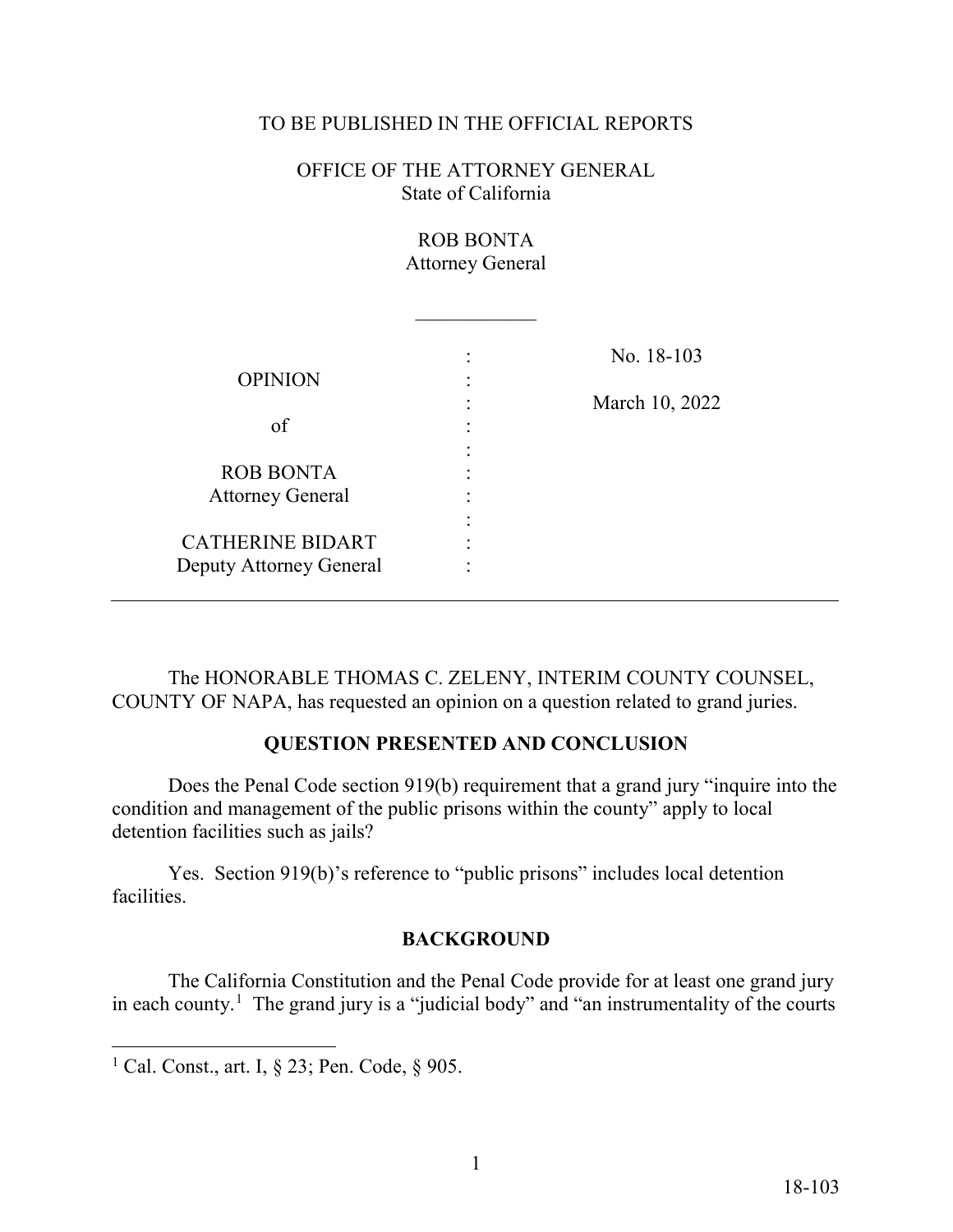of this state."<sup>2</sup> The Penal Code governs the formation and impaneling of a grand jury and sets forth its powers and duties.<sup>3</sup> A county's grand jury is advised by its court, district attorney, and county counsel.<sup>4</sup>

and issuing reports.<sup>[7](#page-1-5)</sup> Although a regular grand jury performs all three functions, some grand juries perform only civil or criminal functions.<sup>8</sup> The grand jury serves three basic functions: (1) to determine whether probable cause exists on criminal charges to indict a defendant for trial,<sup>5</sup> (2) to determine alleged misconduct by local public officials and make a formal accusation to remove them from office,<sup>[6](#page-1-4)</sup> and (3) to act as a "watchdog" on local government by conducting investigations

by far the one most often played by the modern grand jury in California."<sup>9</sup> Penal Code "public prisons" within a county.<sup>1[0](#page-1-8)</sup> The grand jury community has debated the meaning The inquiry presented to us pertains to the grand jury's watchdog role, which "is section 919(b) requires a grand jury, as one of its investigative tasks, to inspect the

2

<span id="page-1-0"></span> $\overline{a}$  omitted; see also Pen. Code, § 914. <sup>2</sup>*People v. Superior Court (1973 Grand Jury)* (1975) 13 Cal.3d 430, 438, citations

<span id="page-1-1"></span><sup>3</sup> Pen. Code, §§ [888–939.91](https://888�939.91).

<span id="page-1-2"></span> 4 Pen. Code, §§ 914, 934.

<span id="page-1-3"></span><sup>5</sup> Pen. Code, § 917; *McGill v. Superior Court* (2011) 195 Cal.App.4th 1454, 1467–1470; *McClatchy Newspapers v. Superior Court* (1988) 44 Cal.3d 1162, 1170.

<span id="page-1-4"></span><sup>6</sup> Pen. Code, § 922; *McClatchy Newspapers v. Superior Court*, *supra*, 44 Cal.3d at p. 1170; see also Gov. Code, § 3060 et seq.

<span id="page-1-5"></span><sup>7</sup>*McClatchy Newspapers v. Superior Court*, *supra*, 44 Cal.3d at p. 1170, citing Pen. Code, §§ 919, 925 et seq.

<span id="page-1-6"></span> has one regular grand jury, and may add a separate criminal grand jury); 76 8 See *McGill v. Superior Court*, *supra*, 195 Cal.App.4th at p. 1468 (generally each county Ops.Cal.Atty.Gen. 181, 187 (1993) (new grand jury to be criminal and existing grand jury to become civil); Pen. Code, § 904.6, subd. (d) ("Whenever an additional grand jury is impaneled pursuant to this section, it may inquire into any matters which are subject to grand jury inquiry and shall have the sole and exclusive jurisdiction to return indictments, except for any matters which the regular grand jury is inquiring into at the time of its impanelment").

<span id="page-1-7"></span><sup>9</sup>*McClatchy Newspapers v. Superior Court*, *supra*, 44 Cal.3d at p. 1170.

<span id="page-1-8"></span><sup>10</sup> Pen. Code, § 919, subd. (b).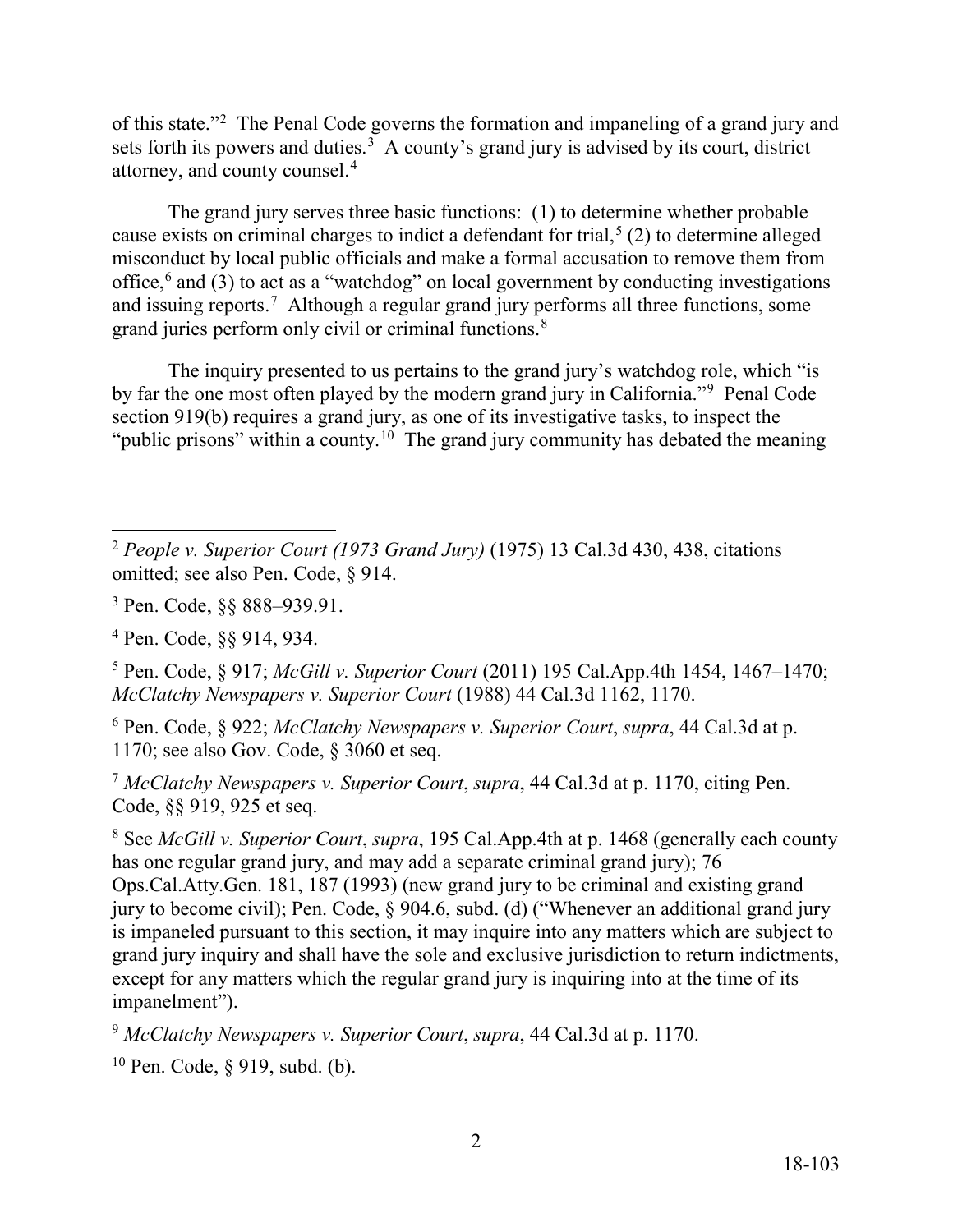detention facilities such as [jails.](https://jails.11)<sup>11</sup> of "public prisons" in this context and, specifically, whether the term includes local

regional facility used for the confinement of prisoners for more than 24 hours."<sup>[12](#page-2-1)</sup> A city or county jail is a typical example of a "local detention facility."<sup>13</sup> Although there is no single generally applicable definition of "local detention facility," it is described similarly throughout the codes. For instance, Penal Code section 4027 provides a general definition of "local detention facility" as "any city, county, or

### **ANALYSIS**

Penal Code section 919(b) states that a grand jury "shall inquire into the condition and management of the public prisons within the county." We are asked to determine whether this reference to "public prisons" includes local detention facilities such as jails.

### **Interpretative Principles**

intent so as to effectuate the law's purpose."<sup>14</sup> To do so, we "look first to the words of Our fundamental goal in interpreting a statute is "to determine the Legislature's

<span id="page-2-1"></span><sup>12</sup> See also Pen. Code, §§ 4023.5 (similarly defining "local detention facility"), 4023.6 (same, but narrowed to female prisoners), 4028 (same), 6031.4 (providing an expanded but similar core definition); Cal. Code Regs., tit. 15, div. 1, § 1006 (defining "local detention facility" as "any city, county, city and county, or regional jail, camp, court holding facility, or other correctional facility, whether publicly or privately operated, used for confinement of adults or of both adults and minors").

<span id="page-2-2"></span>prescribes imprisonment in the county jail"). <sup>13</sup> See generally Pen. Code,  $\S$  4000 (enumerating purposes, including detention and confinement, of county jail); see also Gov. Code, § 36903 ("Imprisonment for violation of an ordinance shall be in the city jail, unless by ordinance the legislative body

<span id="page-2-3"></span>prescribes imprisonment in the county jail").<br><sup>14</sup> *Skidgel v. California Unemployment Ins. Appeals Bd.* (2021) 12 Cal.5th 1, 14, quoting *People v. Murphy* (2001) 25 Cal.4th 136, 142.

<span id="page-2-0"></span> $\overline{a}$ <http://www.courts.ca.gov/civilgrandjury.htm>[as of March 8, 2022] (website maintained by Judicial Council, a policy- and rule-making arm of the courts, providing that grand <sup>11</sup> See, e.g., Comments of the California Grand Jurors' Association on Professors Vitiello and Kelso's Tentative Recommendation Reform of California Grand Jury Statutes (2002) 35 Loyola L.A. L.Rev. 609, 618, fn. 18 (discussing "confusion among the counties as to what constitutes a 'public prison' as that term is used in California Penal Code sections 919 and 921"), 638–639; but see Civil Grand Jury, California Courts' website, jury is required to "[i]nquire into the condition and management of the detention facilities within the County").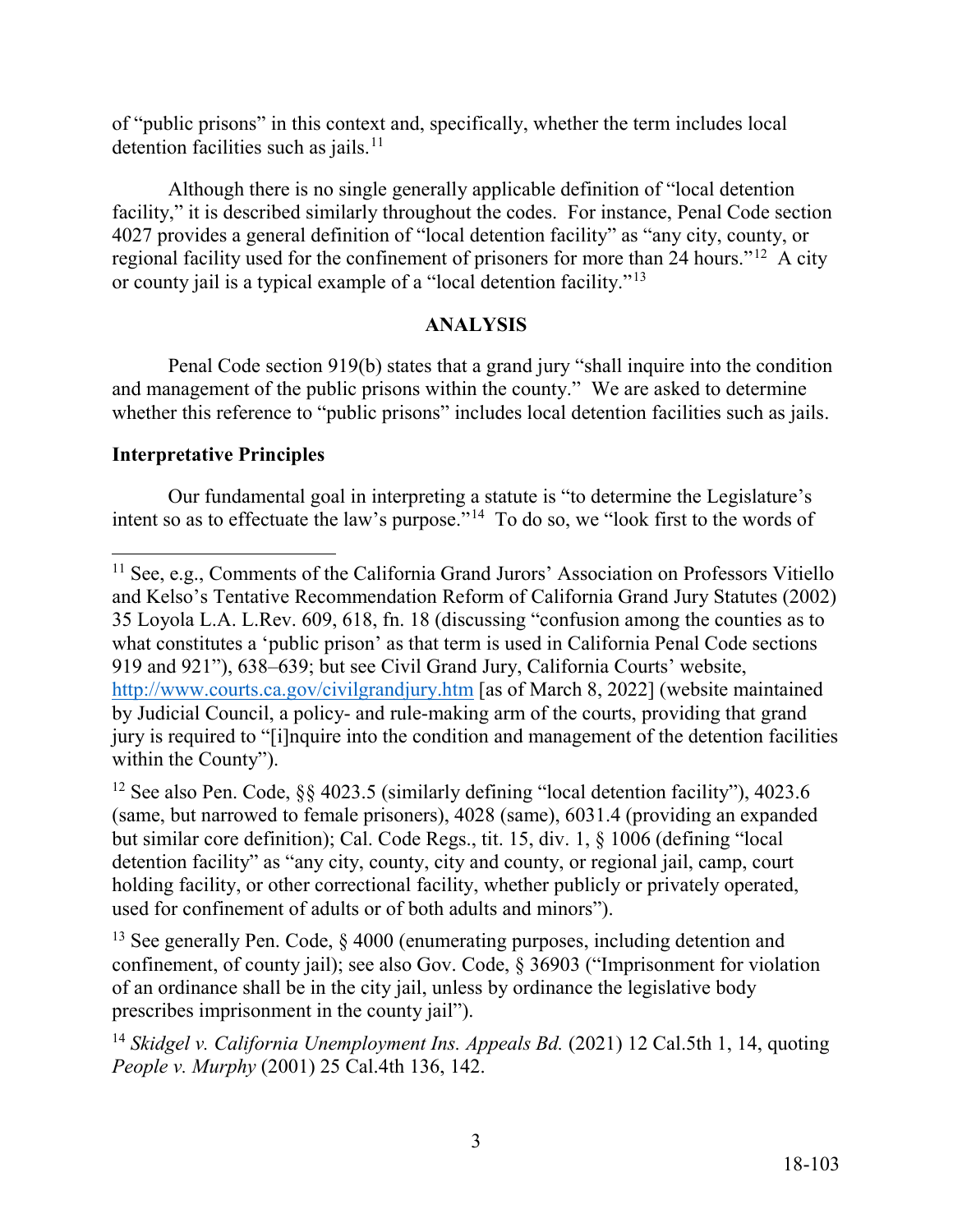legislative purpose."<sup>[15](#page-3-0)</sup> We interpret words "in the sense in which they would have been understood at the time of the enactment."<sup>16</sup> We do not consider the words of statutes in statutes' nature and obvious purposes."<sup>[17](#page-3-2)</sup> the statute themselves, giving to the language its usual, ordinary import and according significance, if possible, to every word, phrase and sentence in pursuance of the isolation; instead, "we construe the words in question in context, keeping in mind the

achieved and the legislative history."<sup>18</sup> The "historical circumstances of a law's otherwise ambiguous language."<sup>[19](#page-3-4)</sup> If the plain text of a statute is ambiguous, or subject to more than one reasonable interpretation, "then we may look to extrinsic aids, including the ostensible objects to be enactment may also assist in ascertaining legislative intent, supplying context for

### **Ordinary Meaning**

jurisdiction) for confinement of persons convicted of serious crimes."<sup>[20](#page-3-5)</sup> Other dictionaries offer similar generic and specific [definitions.](https://definitions.21)<sup>[21](#page-3-6)</sup> The Penal Code does not define either "prison" or "public prison," so we begin by looking to the ordinary meaning of these terms. In ordinary usage, the term "prison" can have either a generic or a specific meaning. For example, Merriam-Webster's Dictionary offers a generic definition of "prison" as "a place of confinement, esp[escially] for lawbreakers," as well as a more specific definition as "an institution (as one under state

 "state prisons." Notably, only one other California statute refers to "public prisons," and this reference also appears in the grand jury context: Penal Code section 921 entitles the grand jury to freely access "the public prisons."<sup>22</sup> The substance of section 921 reveals To determine the meaning of "prison" in section 919(b), we look to the surrounding language, and see that the statute refers to "public prisons," as opposed to

<span id="page-3-2"></span><sup>17</sup>*Skidgel, supra*, 12 Cal.5th at 1, 14.

<span id="page-3-3"></span><sup>18</sup>*Ibid.* 

<span id="page-3-4"></span><sup>19</sup>*Kaanaana v. Barrett Bus. Servs., Inc.* (2021) 11 Cal.5th 158, 169.

<span id="page-3-5"></span>20 Merriam-Webster's Collegiate Dict. (11th ed. 2020), p. 988.

<span id="page-3-6"></span><sup>21</sup> See, e.g., Black's Law Dict. (11th ed. 2019) p. 1446, col. 1; Oxford English Dict. (3d ed. 2007, updated through Sept. 2021) ["prison," definition 1b].<br><sup>22</sup> Pen. Code, § 921.

<span id="page-3-7"></span><sup>22</sup> Pen. Code, § 921.

<span id="page-3-0"></span> $\overline{a}$ <sup>15</sup>*Dyna-Med, Inc. v. Fair Employment & Housing Com.* (1987) 43 Cal.3d 1379, 1386– 1387.

<span id="page-3-1"></span><sup>16</sup>*People v. Cruz* (1996) 13 Cal.4th 764, 775.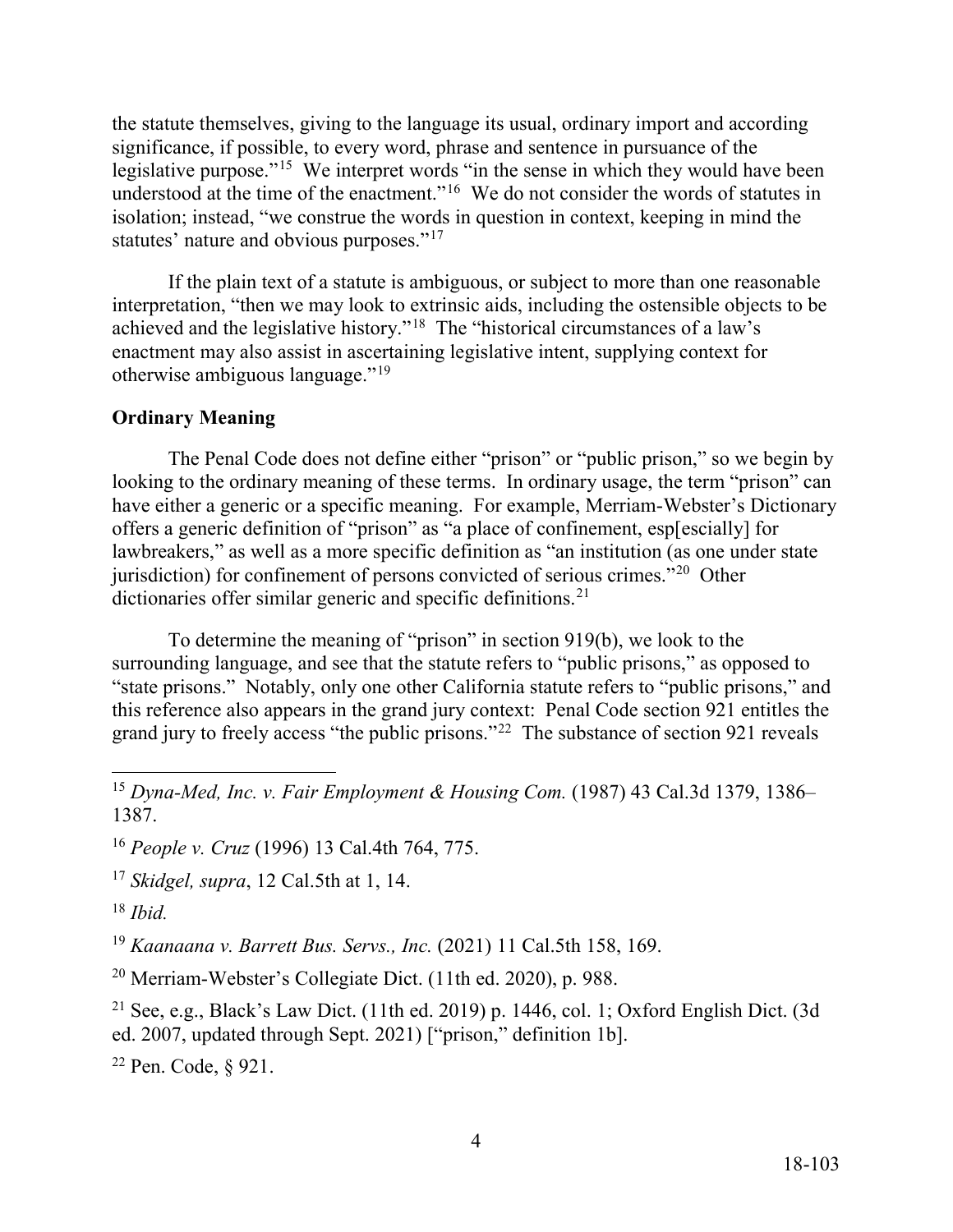little about the meaning of "public prisons."<sup>23</sup> In stark contrast, several hundred statutes refer to "state prisons." The Penal Code generally uses the term "state prisons" to refer to the California Department of Corrections and [Rehabilitation.](https://Rehabilitation.24)<sup>24</sup> And as a general rule, "where the Legislature uses different terms, different meanings are intended." $25$ institutions for persons convicted of serious crimes and placed under the jurisdiction of Accordingly, the unique reference to "public prisons" with respect to the grand jury, instead of the otherwise ubiquitous "state prisons," suggests that "public prisons" has a different meaning. To better understand this meaning, we turn to the use of the term "public prisons" at the time California enacted these grand jury provisions.

# **Historical Meaning**

continuously since.<sup>27</sup> Though reenacted several times, the language has not [changed.](https://changed.28)<sup>28</sup> California enacted this grand jury provision in  $1850^{26}$  and it has existed The words of the statute must therefore "be construed as continuations thereof, and not as

<span id="page-4-0"></span> $\overline{a}$ <sup>23</sup>*Ibid*.; see *People v. Coker* (2004) 120 Cal.App.4th 583, 589 (statutes dealing with same subject matter are ordinarily given same interpretation).

<span id="page-4-1"></span> Institutions § 1 (2021) (discussing establishment of state prisons). <sup>24</sup> See Pen. Code,  $\delta \delta$  18, subd. (a) (prescribing sentence for certain felonies to state prison), 2000 (establishing "State prison" for men), 5000 (establishing Department of Corrections and Rehabilitation, Division of Adult Operations), 5003 (providing that department with jurisdiction over enumerated state prisons and institutions), 6082 (for specified portion of Penal Code, "prisons" include facilities, camps, hospitals, and institutions, that confine, treat, employ, train, or discipline persons in legal custody of Department of Corrections and Rehabilitation); see also 49 Cal. Jur. 3d Penal, Etc.,

<span id="page-4-2"></span><sup>25</sup>*Kuhs v. Superior Court* (1988) 201 [Cal.App.3d](https://Cal.App.3d) 966, 973.

<span id="page-4-3"></span><sup>26</sup> Stats. 1849–1850, ch. 119, p. 292 ("235. The Grand Jury must inquire  $\dots$  into the condition and management of the public prisons within the county").

<span id="page-4-4"></span> subdivisions. (See, e.g., Stats. 1959, ch. 501, § 2, p. 2448 [enacting current section 919(b)]; Stats. 1905, ch. 531, p. 694, § 3 ["923. The grand jury must inquire . . . into the § 214 [same]; Stats. 1851, ch. 29 ["214. The Grand Jury must inquire . . . into the changes], available at<http://www.clrc.ca.gov/pub/Printed-Reports/Pub018.pdf>[as of  $27$  Each enactment has only technical differences, such as use of capitalization or condition and management of the public prisons within the county . . . ."]); Stats. 1872, condition and management of the public prisons within the County"]; see also 2 Cal. Law Revision Com., 1959 Annual Report, p. 20 [explaining that California Law Revision Commission's proposed 1959 reorganization of law on grand juries made no substantive March 8, 2022].)

<span id="page-4-5"></span>28 See *ante* fn. 27.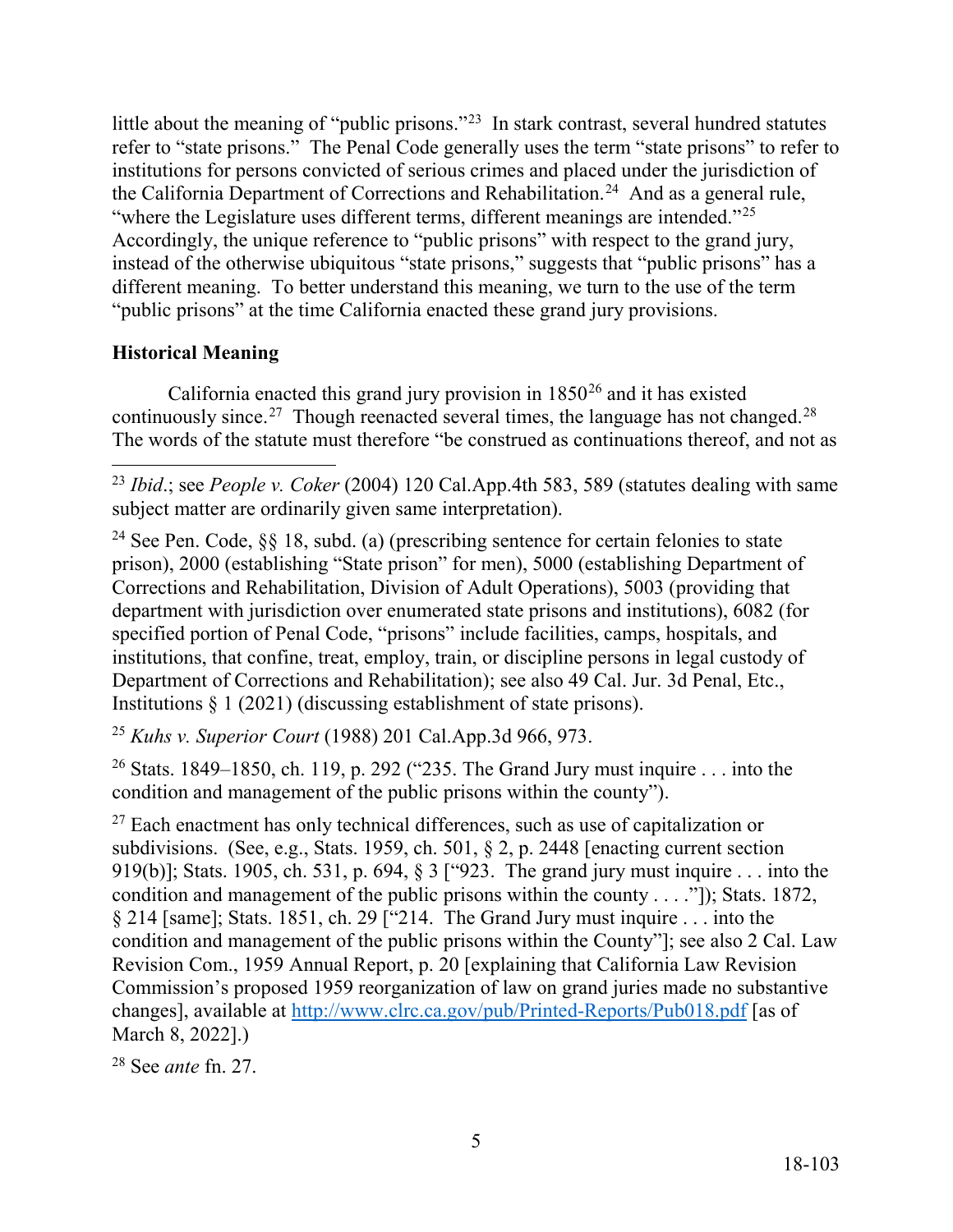new enactments."<sup>29</sup> So the meaning of "public prisons" in the 1850 enactment is key to understanding the term's meaning in section 919(b) today.<sup>[30](#page-5-1)</sup>

California's 1850 enactment mirrored language from a New York statute.<sup>31</sup> That statute, since repealed, was understood to authorize grand jury inspections of county jails. conditions.<sup>32</sup> One case specifically refers to grand juries "investigating the condition and management of the public prisons of the County of Onondaga" pursuant to New York's grand jury statute.<sup>[33](#page-5-4)</sup> And more generally, New York cases and other sources occasionally refer to county jails as "county prisons."<sup>34</sup> New York state courts "over a long period of time" accepted grand jury reports on jail

 Similar statutes of other states have likewise been applied to jails. For instance, according to Minnesota courts, the grand jury has "a duty to inspect the county jail and city lock-up."[35](#page-5-6) Court and Attorney General opinions from Indiana and Kentucky likewise construe their respective grand jury statutes to authorize inspection of county

<span id="page-5-2"></span>31 See Deering's Ann. Pen. Code, § 919 (1998), p. 694; *Wood v. Hughes* (1961) 9 N.Y.2d 144, 151, 157–158 (1961).

<span id="page-5-3"></span><sup>32</sup>*Matter of May 1959 Grand Jury, Schenectady County* ([N.Y.Sup.Ct.](https://N.Y.Sup.Ct) 1959) 22 Misc.2d 958, 959–960.

<span id="page-5-4"></span><sup>33</sup>*People v. Northrup* (N.Y.App.Div. 1963) 18 A.D.2d 240, 241.

<span id="page-5-5"></span>34 See, e.g., *People v. Johnson* ([N.Y.Sup.Ct.](https://N.Y.Sup.Ct) 1992) 153 Misc.2d 537, 542; *County of Monroe v State of New York* ([N.Y.Ct.Cl](https://N.Y.Ct.Cl). 1985) 130 Misc.2d 261, 263; *People v. Casey*  (1878) 72 N.Y. 393, 396; *People ex rel. Van Tassell v Columbia County* (1876) 67 N.Y. 330, 332; *People v. Bennett* (N.Y.Ch. 1833) 4 Paige Ch. 282.

<span id="page-5-6"></span><sup>35</sup>*Standke v. B. E. Darby & Sons, Inc.* (1971) 291 Minn. 468, 469, fn. 1, 478, fn. 3 (reciting statute, then quoting trial court memorandum).

<span id="page-5-0"></span><sup>-</sup><sup>29</sup> Pen. Code, § 5.

<span id="page-5-1"></span><sup>30</sup> See *ibid*.; *People v. Cruz*, *supra*, 13 Cal.4th at p. 775 ("The words of a statute are to be interpreted in the sense in which they would have been understood at the time of the enactment").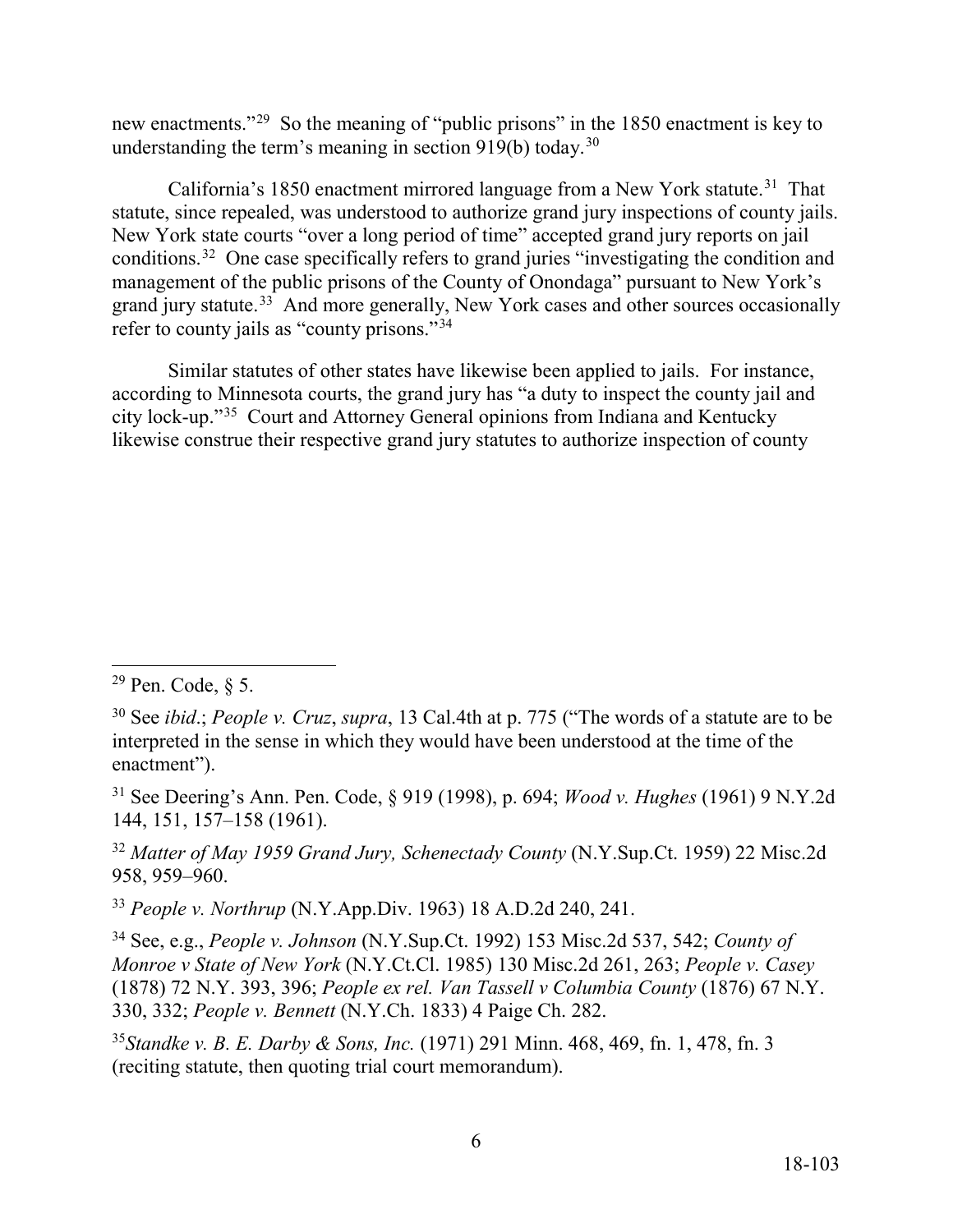jails.<sup>[36](#page-6-0)</sup> This uniformity favors a conclusion that California's 1850 enactment similarly have not found any California cases that address the application of our grand jury statute to jails, scholars report that California's early grand juries inquired into conditions of jails.<sup>[37](#page-6-1)</sup> used "public prisons" to include local detention facilities such as jails. And while we

supporting a similar interpretation of "public prisons."<sup>38</sup> For example, a statute from the In addition, some early California statutes referred to "prison" to mean "jail," 1850s provided that the "county jail" was to "be kept by the sheriff and used as a *prison*" for the following purposes:

- 1. For the detention of persons committed as witnesses in a criminal action;
- 2. For the detention of persons committed for trial for a public offence;
- 3. For the confinement of persons committed upon civil process; and

<span id="page-6-1"></span> prisons," citing Sacramento County Record Group, County Grand Jury Reports of Analysis and Evaluation of Its Watchdog Function (1966), pp. 71, 74, 76.  $37$  See A. Wells Petersen, The California Grand Jury System: A Review and Suggestions for Reform, 5 Pac. L.J. 1, 4 (1974) (stating that early grand juries investigated "local January 1851, August 1856, and April 1859); Olson, The California Grand Jury: An

<span id="page-6-2"></span> neither its substance nor cases nor other sources illuminate its meaning. (See Cal. Const. <sup>38</sup> We note also that the 1849 Constitution of California referred to "public prison," but of 1849, art. II, § 4 ["For the purpose of voting, no person shall be deemed to have gained or lost a residence by reason of his . . . confine[ment] in any public prison"]; see, e.g., Browne, Report of the Debates in the Convention of California on the Formation of the State Constitution (1850), pp. 75, 308, 458 [discussion of provision but without illuminating meaning of "public prison"].)

<span id="page-6-0"></span><sup>-</sup> 36 See, e.g., *Reed v. State* (1926) 198 Ind. 338 (revealing that when similar Indiana treatment to an individual" while confined "in a jail or prison."). statute was in place, related statute provided grand jury access to "*county* prison or prisons," italics added; 1980-1981 Ky.Op.Atty.Gen. 2-75 (Ky. OAG 80-97) (1980) ("Section 102 of the Old Criminal Code expressly provided that it is the duty of the grand jury to inquire, inter alia, into the conditions and management of the public prisons in the county. That code is no longer in effect. By custom in many counties the inspection role has extended to county buildings other than the county jail," internal quotation mark omitted); see also *Paul W. DeLaney & Associates v. Superior Court* (1966) 69 Wash.2d 519, 527–528, (dis. opn. of Hunter, J. on other grounds) (explaining the purpose of Washington's grand jury statute as being "[t]o prevent treatment and submission to conditions that may constitute cruel and inhuman treatment or otherwise improper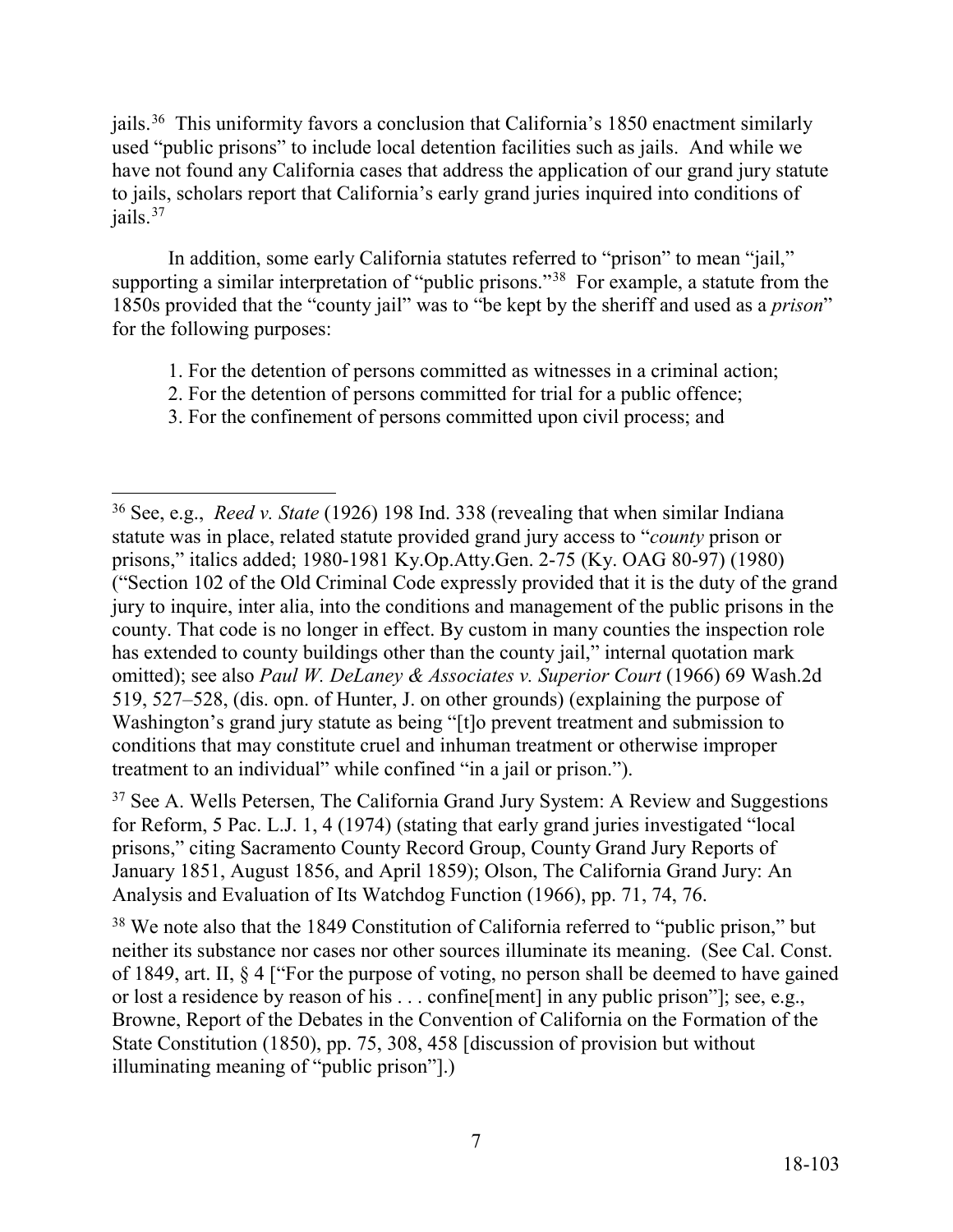committed a public offence.<sup>[[39\]](#page-7-0)</sup> 4. For the confinement of persons sentenced to imprisonment therein, upon conviction for a public offence, or for examination, charged with having

enumerated purposes generally remain the same. $40$  We may therefore infer that this early These enumerated purposes are similar to those served by a jail today. The successor statute, Penal Code section 4000, no longer refers to "prison," but the original use of the term "prison" was a generic use that included a jail.

 statute establishing the City of San Francisco and charging its city marshal with the duty "to superintend the city prison,"[41](#page-7-2) and an 1872 statute putting the marshal of the City of San Jose in charge of the "city prison."<sup>[42](#page-7-3)</sup> And until a state prison was established by early legislation, the county jail was deemed to be the state prison.<sup>43</sup> These early uses of Other early references to "prison" that evidently meant "jail" include an 1851 "prison" to refer generically to "jail" buttress the view that "public prisons" in section 919(b) is similarly generic and includes jails.

In sum, while the modern use of "public prison" may be infrequent and ambiguous, the meaning at the time of enactment was clear: the term "public prison"

<span id="page-7-2"></span> (comprising similar statute but no longer providing county jail to be used as prison). 41 1851 Stat., ch. 84, p. 363; see also *id*. pp. 357 (referring to erection of prisons in City of care and regulation of prisons"). San Francisco), 360–361 (conferring on city's common council legislative power "for the

<span id="page-7-3"></span><sup>42</sup> 1872 Stat., ch. 254, p. 345, § 35.

-

<span id="page-7-0"></span><sup>39 1</sup> William H. R. Wood, *Digest of the Laws of California: Containing all Laws of a General Character which were in force on the first day of January, 1858 (1861)* at p. 681, quoting Art. 3245, Sec. 17, italics added, punctuation amended.

<span id="page-7-1"></span><sup>(</sup>comprising similar statute but no longer providing county jail to be used as prison). <sup>40</sup> See Pen. Code,  $\S$  4000; see also Deering's Ann. Pen. Code  $\S$  1577 (1909 ed.), p. 718

<span id="page-7-4"></span> San Quentin, which is situated in the county of Marin, . . . and the state prison at Folsom, which is situated in the county of Sacramento . . . ." (Deering's, Penal Code, § 1572 (1909) p. 703.) <sup>43</sup> 1 William H. R. Wood, *Digest of the Laws of California: Containing all Laws of a General Character which will be in force on the first day of January, 1858*, *supra*, at p. 353, quoting art. 2010, § 144 ("Until a state prison is provided the county jail of each county shall be deemed the state prison"). This was so even while governance of state prisons was simultaneously being addressed by legislation, and "prison ships" were used as state prisons. (See, e.g., Stats. 1851, ch. 114, § 1 et seq., p. 427.) Later, the Penal Code provided that "[t]he state prisons of this state shall be known as the state prison at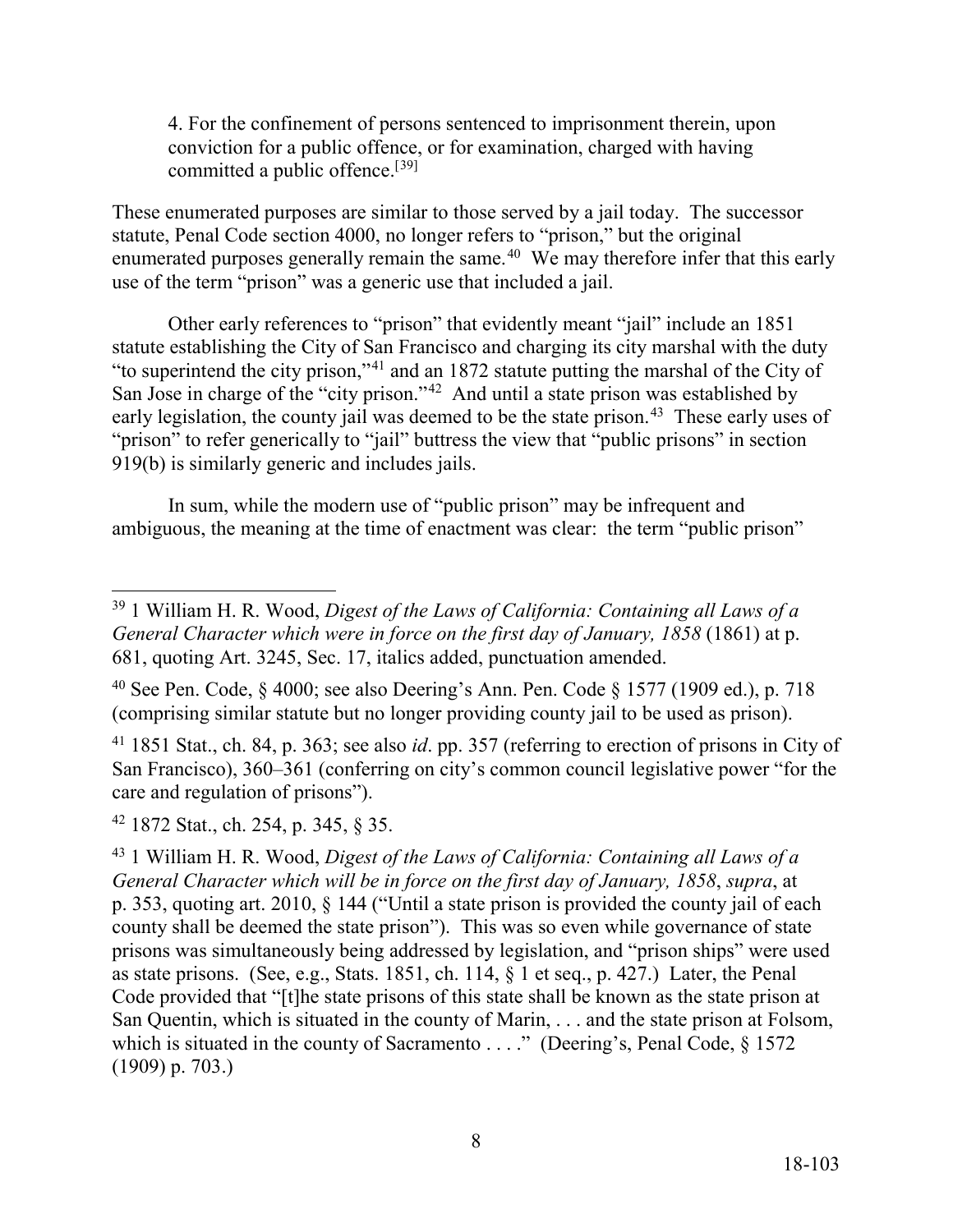deviate from this meaning, it survives in section 919(b) today.<sup>[44](#page-8-0)</sup> included county jails. Because there is no indication that the Legislature ever intended to

## **Purpose**

with the context and purpose of the larger statutory framework.<sup>[45](#page-8-1)</sup> The grand jury generally serves as a watchdog over local agencies.<sup>[46](#page-8-2)</sup> "As long ago as 1880, the complete examination of the books, records and accounts of all officers of the county . . . and to report thereon."<sup>[47](#page-8-3)</sup> This has since been recast to include among other things departments, or functions of the county."<sup>48</sup> And over the years, "the Legislature has domain."<sup>[49](#page-8-5)</sup> For example, the grand jury may investigate and "report on the 'needs of all adequacy of the existing 'method or system of performing' county duties."<sup>[50](#page-8-6)</sup> It may Construing "public prisons" in section 919(b) to include jails is also consistent Legislature assigned to the grand jury the responsibility of making 'a careful and investigation and reporting "on the operations, accounts, and records of the officers, continually expanded the boundaries of the grand jury's investigatory and reportorial county officers' including the desirability of abolishing or creating county offices and the further investigate and report on "the operation of special-purpose assessing or taxing

<span id="page-8-2"></span> Cal.3d at p. 433 ("In California the grand jury . . . exercises an important 'watchdog' 46 See Pen. Code, §§ 925, 925a; *People v. Superior Court (1973 Grand Jury)*, *supra*, 13 function over the operation of many facets of *local government*," italics added).

<span id="page-8-3"></span> <sup>47</sup>*People v. Superior Court (1973 Grand Jury)*, *supra*, 13 Cal.3d at p. 436, italics omitted, citing Pen. Code Ann. 1880, ch. 109, p. 43, Pen. Code, § 925.

<span id="page-8-4"></span>48 Pen. Code, § 925.

<span id="page-8-5"></span><sup>49</sup>*People v. Superior Court (1973 Grand Jury)*, *supra*, 13 Cal.3d at p. 436. The boundaries referred to pertain to scope, not geography. (See *id*. at pp. 437–438 [stating that "although a grand jury has extensive authority to investigate and recommend improvements within its own county, it is not authorized to roam at will throughout the state or country reporting on what it might view as shortcomings in distant locales"].)

<span id="page-8-6"></span><sup>50</sup>*Id*. at p. 436, citing Stats. 1911, ch. 200, p. 373, § 1, Pen. Code, § 928.

<span id="page-8-0"></span><sup>-</sup><sup>44</sup> Pasadena Redevelopment Agency v. Pooled Money Investment Bd. (1982) 136 [Cal.App.3d](https://Cal.App.3d) 290, 294 ("Absent a single meaning of the statute on its face, we must give it an interpretation based on the legislative intent with which it was passed").

<span id="page-8-1"></span> has a 'highly technical' meaning"). 45 See *People v. Garcia* (2017) 2 Cal.5th 792, 805 ("We consider the text in conjunction with the context and purpose of the statute even where, as here, the statutory language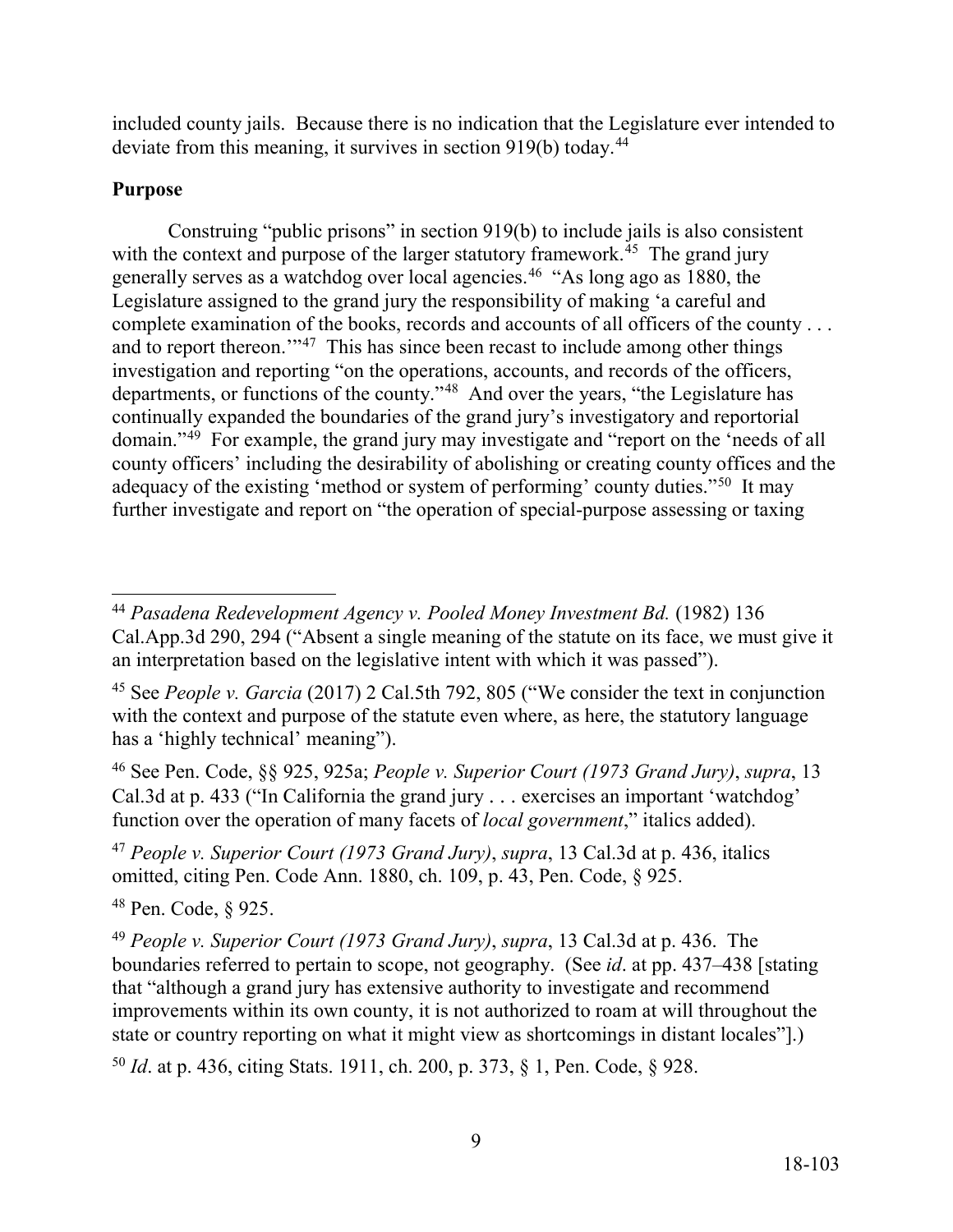districts located wholly or in part within the county."<sup>51</sup> The grand jury may also authority within the county.<sup>52</sup> Interpreting section  $919(b)$  as including local jails is investigate and report on the fiscal affairs of any incorporated city or joint powers consistent with the statutory scheme of local oversight.<sup>[53](#page-9-2)</sup>

## **Prior Opinions**

 asked whether Atascadero State Hospital was a "public prison" within the meaning of Our prior opinions provide further support for this conclusion. In 1979, we were section 919(b). In determining it was not, we relied on a broad definition of "prison," describing it as:

a place maintained by a public authority for the detention of those confined under legal process to insure their appearance for further proceedings, or for the confinement of those convicted of criminal offenses and sentenced therefor.[54](#page-9-3) 

presumed to be aware of our opinion applying this definition to section  $919(b)$ .<sup>55</sup> This generic definition of "prison" clearly encompasses a jail, and the Legislature is

<span id="page-9-2"></span>53 See *Zenith Ins. Co. v. Workers' Comp. Appeals Bd*. (2008) 159 Cal.App.4th 483, 491 ("Interpretation of the statutory language should be consistent and harmonized with the purpose of the statute and the statutory framework as a whole").

<span id="page-9-3"></span> 54 62 Ops.Cal.Atty.Gen. 268, 268 (1979), citing *People v. Upchurch* (1978) 76 [Cal.App.3d](https://Cal.App.3d) 721, 723, 39 [Cal.Jur.2d,](https://Cal.Jur.2d) Prisons and Prisoners, § 3, p. 638, Black's Law Dict. (4th ed. 1951) p. 1358, col. 1, 72 C.J.S., Prisons, §§ 1, 4, pp. 848–852.

<span id="page-9-4"></span> presumed to be cognizant of that construction of the statute . . . and that if it were a <sup>55</sup>*City of Woodlake v. Tulare County Grand Jury* (2011) 197 Cal.App.4th 1293, 1302 fn. 4 ("Opinions of the Attorney General, while not binding, are entitled to great weight. In the absence of controlling authority, these opinions are persuasive since the Legislature is misstatement of the legislative intent, some corrective measure would have been adopted," internal quotation marks and citations omitted); *People v. Union Oil Co.* (1968) 268 [Cal.App.2d](https://Cal.App.2d) 566, 571 (stating that Attorney General's opinions are entitled to "great weight," and that lapse of time after opinion "supports the inference that if it were contrary to legislative intent, some corrective measure would have been adopted").

<span id="page-9-0"></span><sup>-</sup> <sup>51</sup>*Id*. at p. 436, citing Stats. 1961, ch. 1461, p. 3313, § 2, Stats. 1969, ch. 931, p. 1870, § 1, Pen. Code, § 933.5.

<span id="page-9-1"></span> Cal.3d at p. 436. 52 Pen. Code, § 925a; see also *People v. Superior Court (1973 Grand Jury)*, *supra*, 13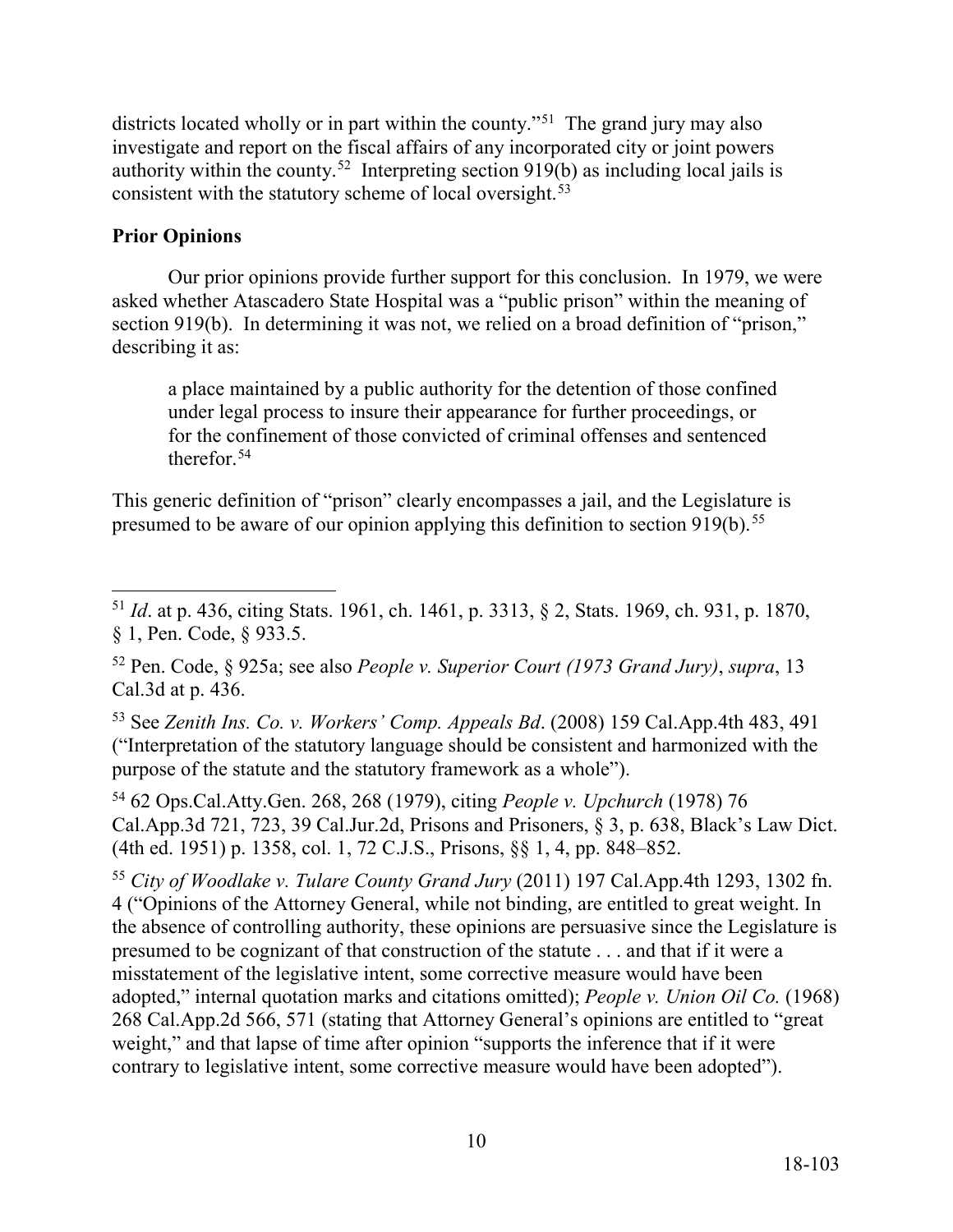inspections of state prisons and jails, though not under section  $919(b)$ .<sup>[56](#page-10-0)</sup> The issue was prisons and jails.<sup>57</sup> After concluding that it did as to state prisons, we determined that the "prison"<sup>[58](#page-10-2)</sup> and "jail."<sup>[59](#page-10-3)</sup> We even referred to a jail as a "public prison," stating that: In another opinion, we applied the generic meaning of "prison" in the context of whether an investigative committee of the State Assembly had authority to inspect state committee also had authority to inspect jails, based on a generic meaning of both

 the county or municipality . . . and unless restricted by law, the prison of a A "jail" is a prison appertaining to a county or a municipality in which are confined for punishment persons convicted of misdemeanors committed in county, city or town becomes the *public prison* of the state.<sup>60</sup>

The application of these generic definitions in evaluating the scope of authorized inspections of state prisons and jails by a legislative committee suggests it is also proper to apply a generic definition to the similar context of grand jury inspections of "public

<span id="page-10-1"></span>57 14 Ops.Cal.Atty.Gen., *supra*, at pp. 162–164 (discussing resolution creating and authorizing committee "to ascertain, study, and analyze all facts relating to custodial institutions for juvenile and adult persons in this State" except those expressly maintained for persons having a mental illness or disability).

<span id="page-10-2"></span>58 14 Ops.Cal.Atty.Gen., *supra*, at p. 169 (stating that "the word 'prison' is a generic term comprising places maintained by public authority for the detention of those confined under legal process, whether criminal or civil, and whether the imprisonment is for the purpose of insuring the production of the prisoner to answer in future legal proceedings, or whether it is for the purpose of punishment for an offense of which the prisoner has been duly convicted and for which he has been duly sentenced").

<span id="page-10-3"></span>59 14 Ops.Cal.Atty.Gen., *supra*, at p. 169.

<span id="page-10-4"></span>60 14 Ops.Cal.Atty.Gen., *supra*, at p. 169, italics added, citations and internal quotation marks omitted.

<span id="page-10-0"></span><sup>-</sup><sup>56</sup> 14 Ops.Cal.Atty.Gen. 162, 162, 169 (1949). Entities other than grand juries are also required or authorized to inspect jails or state prisons. (See, e.g., Pen. Code, §§ 4300– 4305 [authorizing county board of supervisors to appoint county advisory committee to annually inspect adult detention facilities as specified], 6031 [requiring Board of Corrections and Rehabilitation to inspect and report on "each local detention facility" every two years], 6031.1 [specifying subject matter of those inspections], 6126, subds. (f), (g) [charging Inspector General with inspection and oversight over specified matters at state prisons including medical care, staffing, and gang management].) These statutory inspections, unlike the grand jury's duty to "inquire into the condition and management of the public prisons," require inspection on highly specific matters; we see nothing in these statutes that illuminates the meaning of "public prisons" in section 919(b).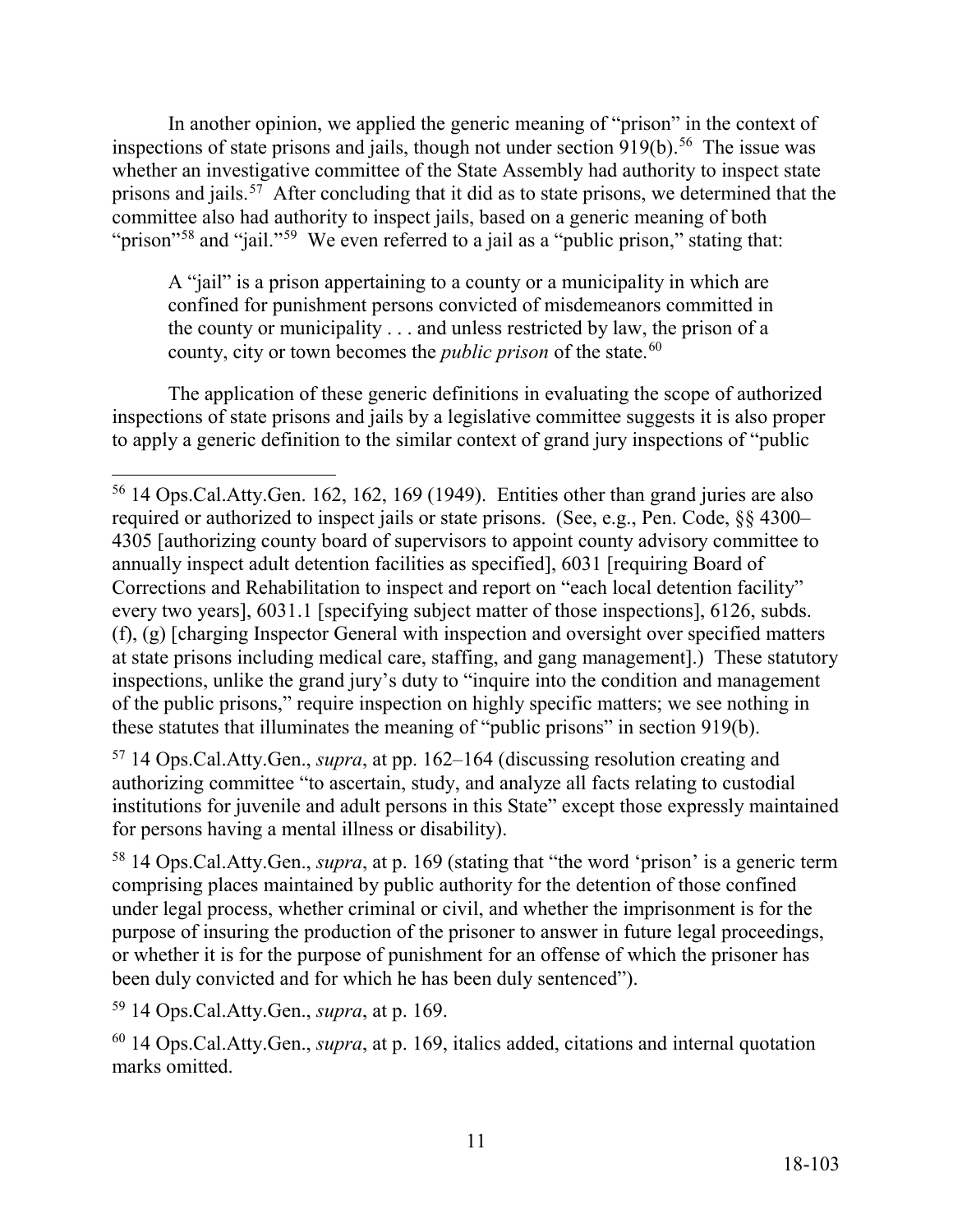local detention facilities such as jails.<sup>[61](#page-11-0)</sup> prisons" under section 919(b). Thus, our prior opinions further support a determination that "public prisons" as used in section 919(b) should be construed broadly to include

# **Other Considerations**

 text of Penal Code section 919. While section 919, subdivision (b) refers to "public We acknowledge but ultimately disagree with a contrary view that is based on the prisons," the preceding subdivision expressly refers to "jails." One commenter suggests that if the Legislature had intended to include "jails" in subdivision (b), as well, the term would be repeated there. These two subdivisions read in full:

(a) The grand jury may inquire into the case of every person imprisoned in the jail of the county on a criminal charge and not indicted.

public prisons within the county.<sup>[[62\]](#page-11-1)</sup> (b) The grand jury shall inquire into the condition and management of the

 Instead, the plain text shows that each subdivision serves different purposes, with held in custody and awaiting indictment. It makes sense to use "jail" in this context because that is the where persons awaiting indictment are held.<sup>63</sup> But when the We do not think the presence of "jails" in subdivision (a), along with the absence of "jails" from subdivision (b), connotes an intent to exclude them from subdivision (b). subdivision (a) focusing on particular persons and subdivision (b) focusing on institutions. Subdivision (a) is about cases involving a specific class of persons—those Legislature shifted its focus to institutions in subdivision (b), it used the broader term "public prisons," which is inclusive of jails but also includes other institutions.

 $\overline{a}$ 

<span id="page-11-0"></span> $61$  See also 88 Ops.Cal.Atty.Gen. 207, 209 (2005) ["A 'prison' is 'a place or condition of confinement or restraint' or 'a building or other place for the safe custody or confinement of criminals or others,'" quoting Webster's 3d New Internat. Dict. (2002) p. 1804], rejected on other grounds by *League of Women Voters of California v. McPherson* (2006) 145 Cal.App.4th 1469, 1475, 1480–1481. And consistent with this generic meaning, an early opinion by our office refers to "city prisons" to mean city jails. (3) Ops.Cal.Atty.Gen. 2, 2 (1944) [finding no statutory authority to confine persons sentenced to state prison in "city prison"].)

<span id="page-11-1"></span> $62$  Pen. Code,  $\S 919$ , subds. (a) & (b).

<span id="page-11-2"></span><sup>63</sup> See *State v. Lint* (Iowa 1978) 270 N.W.2d 598, 600 (explaining intent of similar language is to protect the accused from languishing in jail without charge).